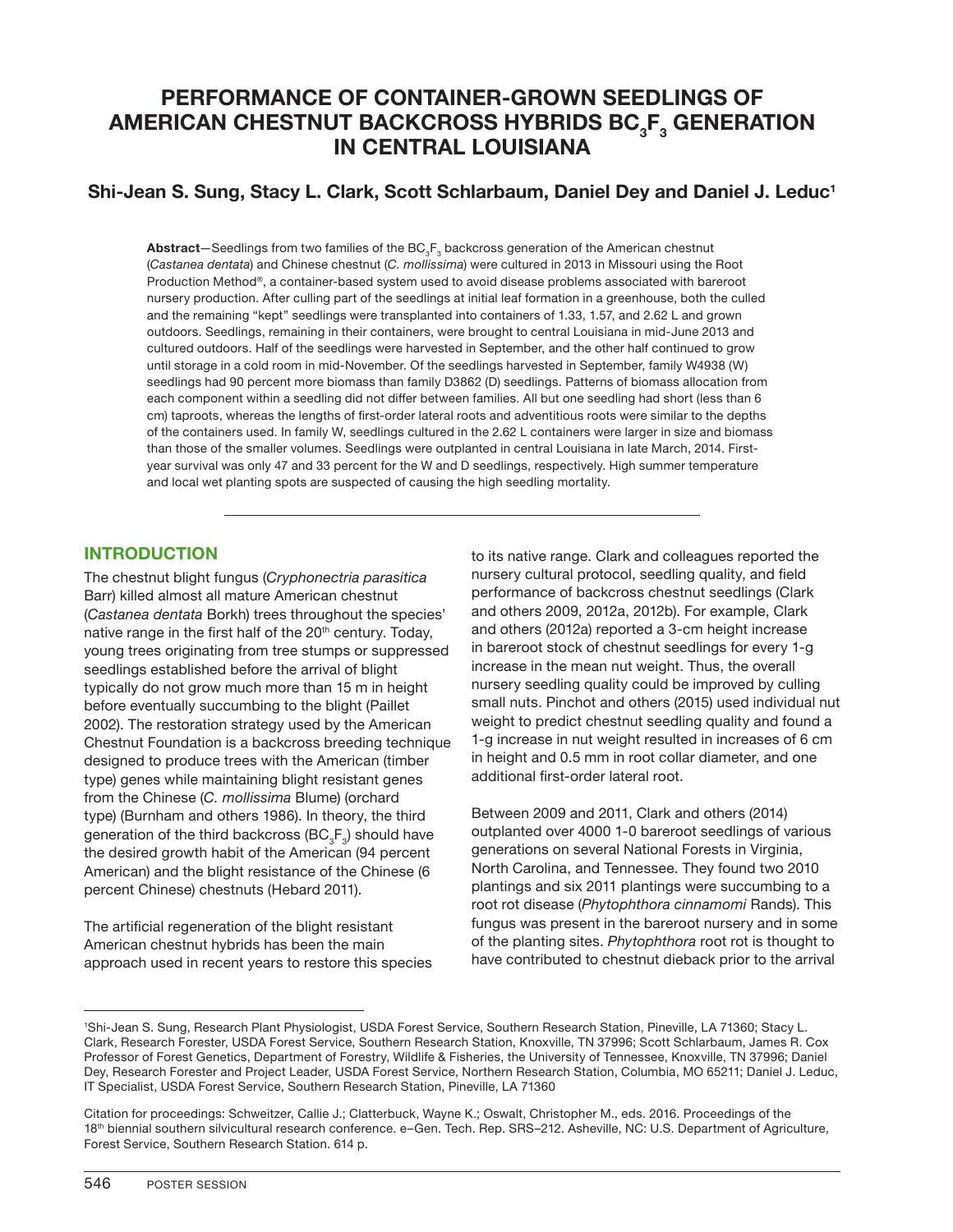of chestnut blight (Anagnostakis 2012). Rhoades and others (2003) cautioned that it is crucial to recognize and avoid sites where soil physical factors such as wetness and compactness promote *Phytophthora* root rot. Growing seedlings in containers with sterile media will reduce the risk of planting root rot-infected bareroot seedlings in the field and will hopefully improve the success of restoring American chestnut in the forests. The objective of this study was to examine growth performance, including root system morphology, of the backcross American chestnut seedlings cultured in containers of various dimensions. Because the native range of this species does not include Louisiana, this study was limited to one year after outplanting.

## **MATERIALS AND METHODS Seedling Culture**

Nuts from two families of the  $\mathsf{BC}_3\mathsf{F}_3$  generation, D3862 (D) and W4938 (W), came from the open-pollinated  $B_5F_2$ seed orchard of the American Chestnut Foundation in Meadowview, VA (Hebard 2011). Progenies were putative half siblings. Seedlings were grown at the Forrest Keeling Nursery (Elsberry, MO) using a modified version of their Root Production Method® in 2013. This method is designed to produce root systems consisting of many adventitious roots stemming from a shortened taproot. Nuts were sown into 3-cm deep meshbottomed trays in a cold room in December of 2012 and then moved to a greenhouse in March 2014 to initiate germination. The taproot was air pruned at around 3 cm, consistent with the depth of the germination tray. The Root Production Method® typically involves culling conducted at the initial leaf formation stage, based on size of shoot, to discard the smallest seedlings. However, we wanted to test the effects of this culling treatment on American chestnut, and seedlings were divided into two groups, "kept" or "culled." After the culling treatments, the germinant seedlings were transplanted into mesh-bottomed, open drainage, square containers of three volumes, namely, small (7.6 cm/22.9 cm/1.32 L, width/depth/volume), medium (10.2 cm/15.2 cm/1.58 L), and large (10.2 cm/25.4 cm/2.64 L). Depth of the small containers is greater than that of the medium containers. Roots were naturally air pruned. The growth media (decayed rice hulls, sand, and pine bark) were amended with time-release fertilizer. Seedlings were cultured outdoors for four weeks after transplanting. Due to low germination rates, only 18 D and 37 W seedlings were transported in containers to the Alexandria Forestry Center in Pineville, LA, in mid-June 2013. Seedlings continued to grow outdoors. In late June, some seedlings began to show signs of heat damage, with brown discoloration and curling of the leaf edge. Two layers of 30 percent shade cloth were applied across the iron frame (3-m tall) over the seedlings to lower the temperature and light intensity.

## **Seedling Assessment**

**Growth and photosynthesis**—In mid-July, 8 D and 16 W seedlings were randomly selected for photosynthesis measurements with a LiCor® 6400 portable, opensystem infrared gas analyzer (LiCor®, Lincoln, NE). Measurements were made between 9 a.m. and 11 a.m. and again between 1 p.m. and 3 p.m. on the same day on the most recently fully expanded leaves. Photosynthetic active radiation was set between 1400 and 1600  $\mu$ E m<sup>-2</sup> s<sup>-1</sup> with a red-blue light source and the CO $_{\tiny 2}$  level for the reference chamber was 400 ppm. The middle section of the attached leaf was enclosed in the measuring chamber (2 x 3 cm). After each photosynthesis measurement, a hole punch was used to obtain a sample of 2.85 cm $^{\circ}$  from the same leaf for chlorophyll analysis. The leaf samples were stored on ice and transported to the laboratory. Chlorophylls a and b were extracted with N,N-dimethylformamide and the absorbance of the extract was read at 664 nm and 647 nm as described in detail by Sung and others (2010). Seedling height and root collar diameter were also measured. Half of the seedlings were harvested in mid-September for biomass and root system morphology. The remaining seedlings were stored in a cold room from December until being outplanted in March 2014.

**Root system morphology**—Parameters of the root system morphology assessed included the number of first-order lateral roots (FOLR) and adventitious roots (ADV), and lengths and dry weights of taproots, FOLR, and ADV. An FOLR was defined as a lateral root that originated from the taproot, sturdy in structure, and with a diameter, measured 1 cm away from the taproot, of at least 1.5 mm (for D) or 2.0 mm (for W). The ADV initiated near the air-pruned end of the taproot.

#### **Outplanting**

The field experiment site is on an open field located on the Palustris Experimental Forest within the Kisatchie National Forest in Rapides Parish of central Louisiana (31°11', -92°41'). The soil is a moderately well-drained, gently sloping Beauregard silt loam (fine silty, siliceous, superactive, thermic, Plinthaquic Paludults). A power auger with a 10-cm bit was used to drill holes large enough to accommodate roots of seedlings cultured in the largest containers. Soil from the holes was used to fill the hole after planting. Seedling mortality was monitored quarterly.

#### **Statistical Analysis**

The original study was designed as a 2 by 2 by 3 factorial with 2 nut sizes (large and small) by 2 seedling grades (kept and culled) by 3 container sizes (small, medium, and large) for each of the two backcross families. However, due to low germination rates, only 18 D and 37 W seedlings were used in the analysis.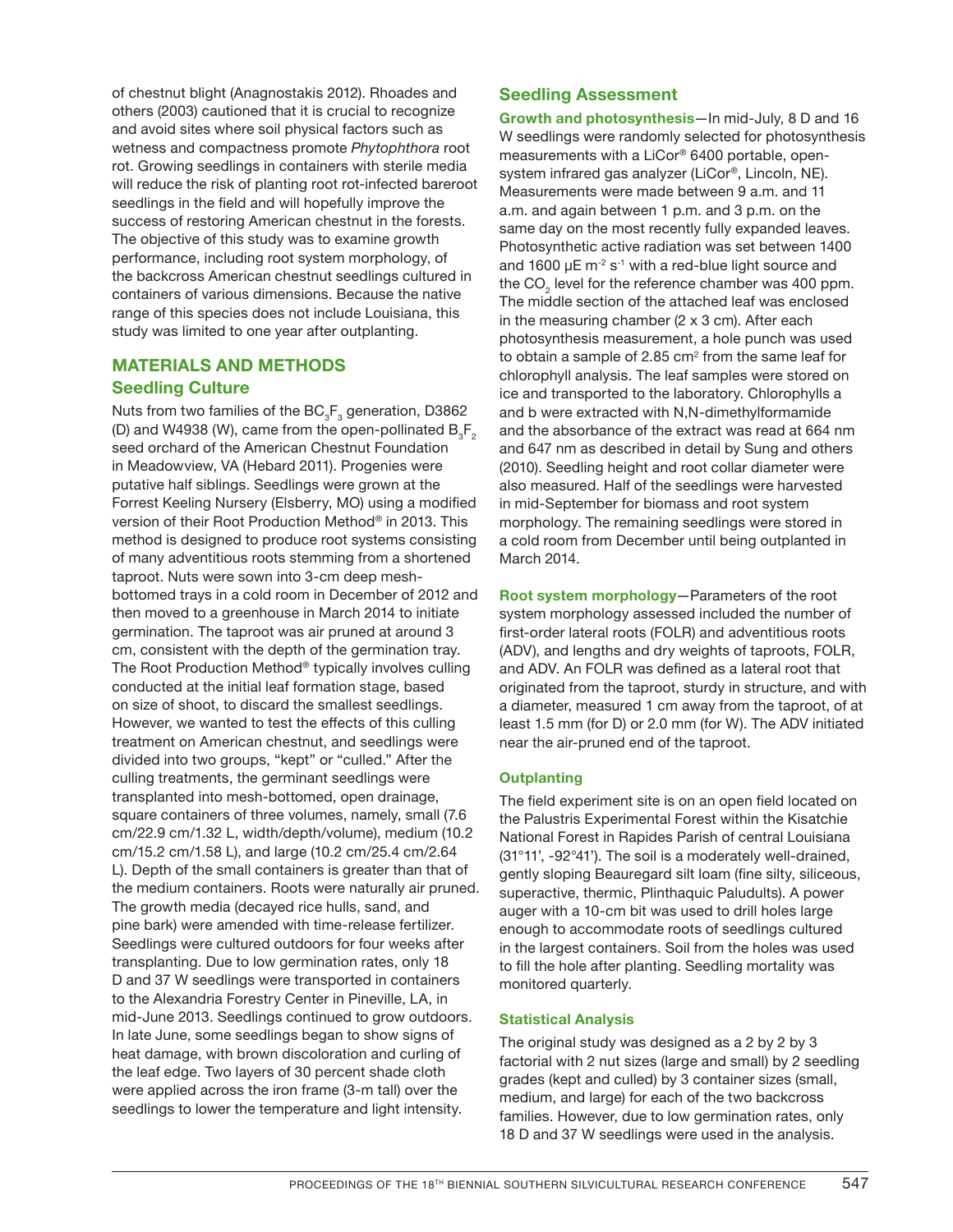Seedlings in the D family came from 4 of the original 12 treatments, namely, nut size (large or small) in combination with 2 container sizes (large or medium). All D seedlings were in the kept category. For the W seedlings, each of the 12 treatments had at least 2 seedlings except the small nut, culled, mediumcontainer treatment which had only 1 seedling.

Seedlings from all 12 treatments were combined and comparisons made between the two backcross families for growth, photosynthesis rate, chlorophyll content, and root system morphology. All comparisons between two families were tested for differences at the  $\alpha = 0.05$ level using PROC GLM from the SAS Institute (SAS 2004). In order to have a valid statistical test based on the analysis of variance (ANOVA), it is assumed that the data are independent and normally distributed, and that the variance is equal in each group. Because the seedlings were randomly arranged during growth, independence is assumed. All residuals were checked for normality and homogeneity. Often, the assumption of normality was violated, and the assumption of homogeneity was violated occasionally. In cases where either assumption was violated, the data were reanalyzed using PROC NPAR1WAY (SAS 2004) with the Wilcoxon option, but this did not change any results.

Similarly, container size was tested for differences at the  $a = 0.05$  level using PROC GLM. Only the W seedlings,

which came from containers of all three sizes, were used for the analysis. All residuals were checked for normality and equality. Because the sample sizes were nearly equal, ANOVA is robust to unequal variance. Often, the assumption of normality was violated, but the statistical power lost by this was without effect because the tests that had non-normal residuals either had significant differences or were not close to significance.

### **RESULTS AND DISCUSSION**

Most chestnut seedlings had set a terminal bud and completed their height growth by early August (table 1). This was at least one month sooner in growth termination than the reported height growth termination by bareroot chestnut seedlings grown in Delano, TN (Pinchot and others 2015), probably due to the summer heat in our area. Both W and D family seedlings had at least 40 percent of their leaves suffering from heat damage by late August. Nevertheless, the W seedlings were 72 percent taller than the D seedlings (table 1). The W seedlings harvested in September weighed almost twice as much as the D seedlings (table 1). However, patterns of biomass allocation by each component within a seedling did not differ between the two families.

Mean morning and afternoon photosynthesis rates measured in mid-July were 13.1 and 11.6  $\mu$ mol m<sup>-2</sup> s<sup>-1</sup>, respectively, for the D seedlings and 12.5 and 10.4 µmol  $m<sup>-2</sup> s<sup>-1</sup>$ , respectively, for the W seedlings. The higher

| Parameter <sup>a</sup>                   | D3862                  | W4938     |  |
|------------------------------------------|------------------------|-----------|--|
| Height (cm)                              |                        |           |  |
| July 11*                                 | 33.0<br>53.2           |           |  |
| July 26*                                 | 34.0                   | 57.6      |  |
| Aug. 8*                                  | 34.5                   | 59.4      |  |
| Aug. 26 <sup>*</sup>                     | 34.2                   | 59.0      |  |
| Sept. 11*                                | 33.5                   | 58.1      |  |
| Root collar diameter (mm) Sept. 11       | 7.8                    | 8.4       |  |
| Healthy leaves $>5$ cm long (#) Aug. 26  | 6.9                    | 11.1      |  |
| Damaged leaves $>5$ cm long (#) Aug. 26* | 4.9                    | 9.4       |  |
| Seedling dry weight (g)*                 | 13.0                   | 24.8      |  |
| Leaf dry weight (g)                      | 4.5 $(34.6)^{b}$       | 7.7(31.0) |  |
| Stem and branch dry weight (g)           | 3.9(30.0)<br>9.4(37.9) |           |  |
| Root system dry weight (g)               | 4.6(35.4)              | 7.7(31.0) |  |

**Table 1—Mean seedling parameters for Root Production Method® container**grown chestnuts from two BC<sub>3</sub>F<sub>3</sub> generation families, D3862 and W4938, **harvested in September 2013. Height was measured on all seedlings** 

a Parameters associated with \* have Pr > F values of <0.05.

b Numbers in parentheses are percent of biomass allocation within a seedling.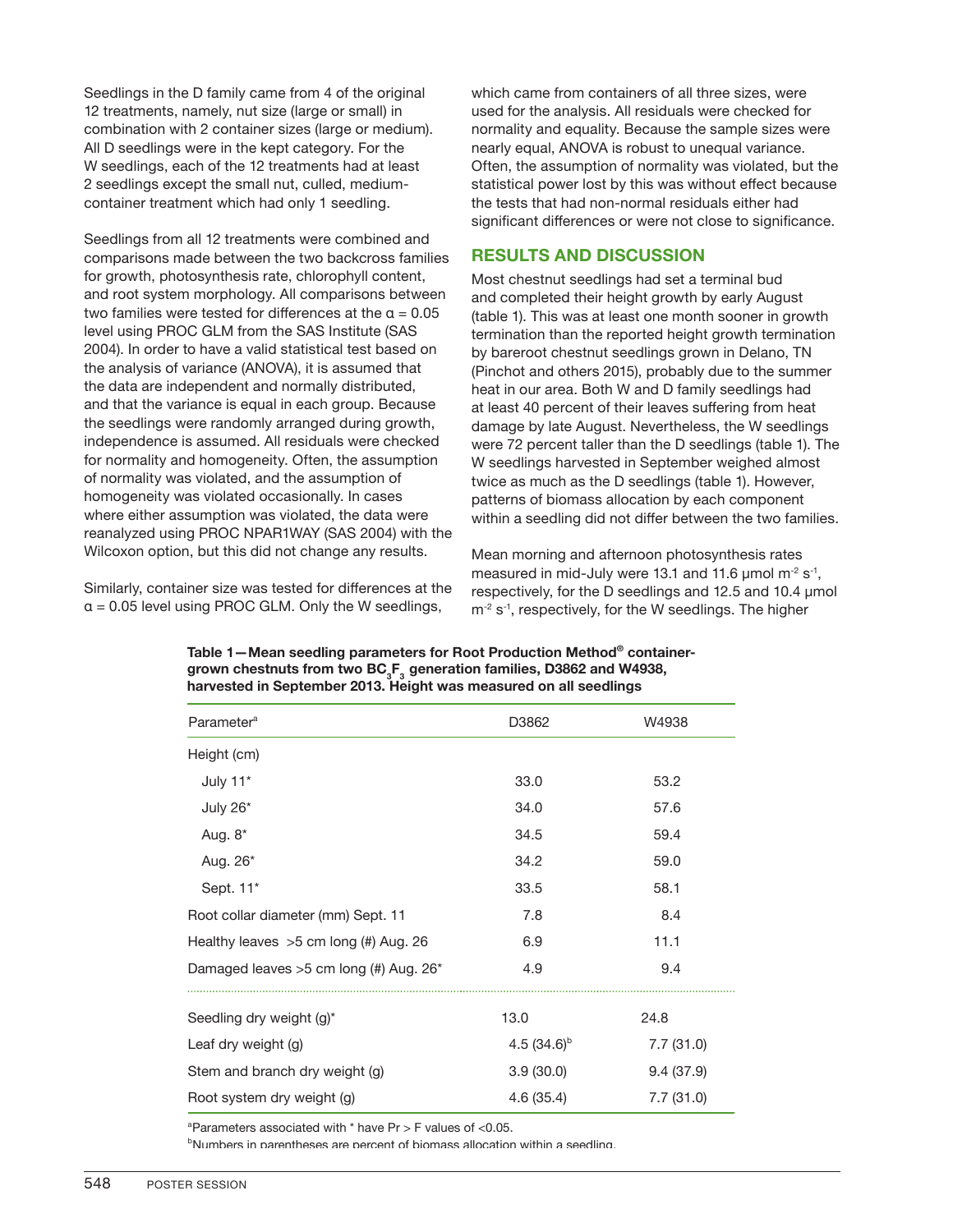photosynthetic rates measured in this study compared to those of potted American chestnut seedlings grown under full sun (Wang and others 2006) suggested that the two layers of 30 percent shade cloth used in this study did not negatively affect seedling photosynthesis or growth. The chlorophyll a+b content for the D and W seedlings were 60.3 and 55.2 nmol cm<sup>-2</sup>, respectively. The chlorophyll a-to-b ratio was similar between families (3.70 for D and 3.78 for W). Neither photosynthetic rate nor chlorophyll content of the D seedlings differed from those of the W seedlings. Lower numbers of both healthy and heat-damaged leaves in D than in W may be the main reason for less height growth and biomass accumulation for D seedlings (table 1). Compared to the values of height and root collar diameter reported for bareroot nursery seedlings (Clark and others 2012b, Pinchot and others 2015), container-grown seedlings in this study were much smaller. Family, cultural practices (container versus bareroot), and high temperature and humidity growth conditions in central Louisiana may have contributed to the smaller seedlings in this study.

We used a lower lateral root diameter limit for FOLR in the D seedlings than the W seedlings (1.5 versus 2.0 mm) for three reasons. First, D seedlings were much smaller than W. Second, using a higher diameter limit would render some of the D seedlings without any FOLR, but these seedlings did have some lateral roots with sturdy structure and a diameter ranging between 1.5 and 2.0 mm. Third, the W seedlings' lateral roots with a diameter between 1.5 and 2.0 mm usually were not sturdy in structure. Although not statistically significant, the percentage of biomass allocated to the non-FOLR group was less for the W seedlings, suggesting that only a few potential FOLR, based on the 1.5-mm criterion, were placed in the non-FOLR group with the 2.0-mm criterion. Greater numbers of FOLR have long been associated with larger seedling sizes in pines (*Pinus* spp.), oaks (*Quercus* spp.), and the American chestnut (Kormanik and others 1990, 1998a, 1998b, Pinchot and others 2015). In this study, the greater seedling size of the W seedlings (table 1) cannot be explained by their FOLR number. However, if the 2.0-mm limit had been applied to the D seedlings, their mean FOLR number would have reduced from 4.9 to 2.4, and this difference may have been significant. The W seedlings also had greater ADV diameter than the D seedlings (table 2). The rest of the root system parameters assessed did not differ between families.

Taproots in all but one seedling were shorter than 6 cm (table 2). A W seedling cultured in a large container had a curved taproot of 25 cm and was excluded from the analysis. Otherwise, taproot lengths were similar between the two families. The short taproots and the presence of adventitious roots (table 2, fig. 1) that

formed near the end of the taproot met one of the objectives of the modified Root Production Method® used. The taproot was air-pruned in the 3-cm tray prior to culling and transplanting into individual containers. However, 32 percent of the seedlings assessed had taproots longer than 3.5 cm and had more than one curve along their length. It is probable that these taproots extended horizontally in the tray before reaching the tray bottom and eventually being air pruned. It would be interesting to find out if growing chestnut seedlings in deeper germination trays increases the number of FOLR, decreases the number of ADV, or both. The Root Production Method® is in contrast to the general practices of container nurseries. Tree seedlings that have been cultured in containers from seeds without being transplanted in the middle of the culture period generally have taproot lengths consistent with their container depths. For example, Sung and others (2009) reported that 58, 36, and 6 percent of FOLR originated from the top 5 cm, middle 5 cm, and bottom 4.4 cm of taproots, respectively, in container-grown longleaf pine (*P. palustris* Mill). In other words, taproot lengths for most longleaf pine seedlings cultured in 12- to 15-cm deep containers were greater than 10 cm.

Lengths of FOLR and ADV were similar between the two families. Furthermore, lengths for FOLR and ADV were closely associated with container depths. For example, lengths of FOLR from seedlings grown in small (23-cm deep), medium (15-cm deep), and large (25-cm deep) containers were 15.9, 13.1, and 23.0 cm, respectively. Similarly, lengths of ADV were 17.1, 12.0, and 22.4 cm for the seedlings grown in small, medium, and large volume containers, respectively. Some FOLR and ADV were longer than the container depths, as shown by the ranges in table 2, indicating root spiraling inside the containers (fig. 1).

Effects of container size on W seedling size and root system are presented in table 3. The large-container seedlings were larger in all growth parameters than the small-container seedlings except for leaf dry weight and a few root system parameters. The medium-container seedlings had values similar to those of the smallcontainer seedlings for most parameters assessed. Container size did not affect seedling photosynthetic rate (a.m. or p.m.), chlorophyll a+b content, or chlorophyll a-to-b ratio. Taproot length, FOLR diameter, ADV number and diameter, and the FOLR and ADV origination points on the taproot were also unaffected (table 3). As shown previously, lengths of FOLR and ADV were significantly greater for the large-container seedlings than for the rest of the seedlings. Since the small containers are deeper than the medium containers, the small-container seedlings had greater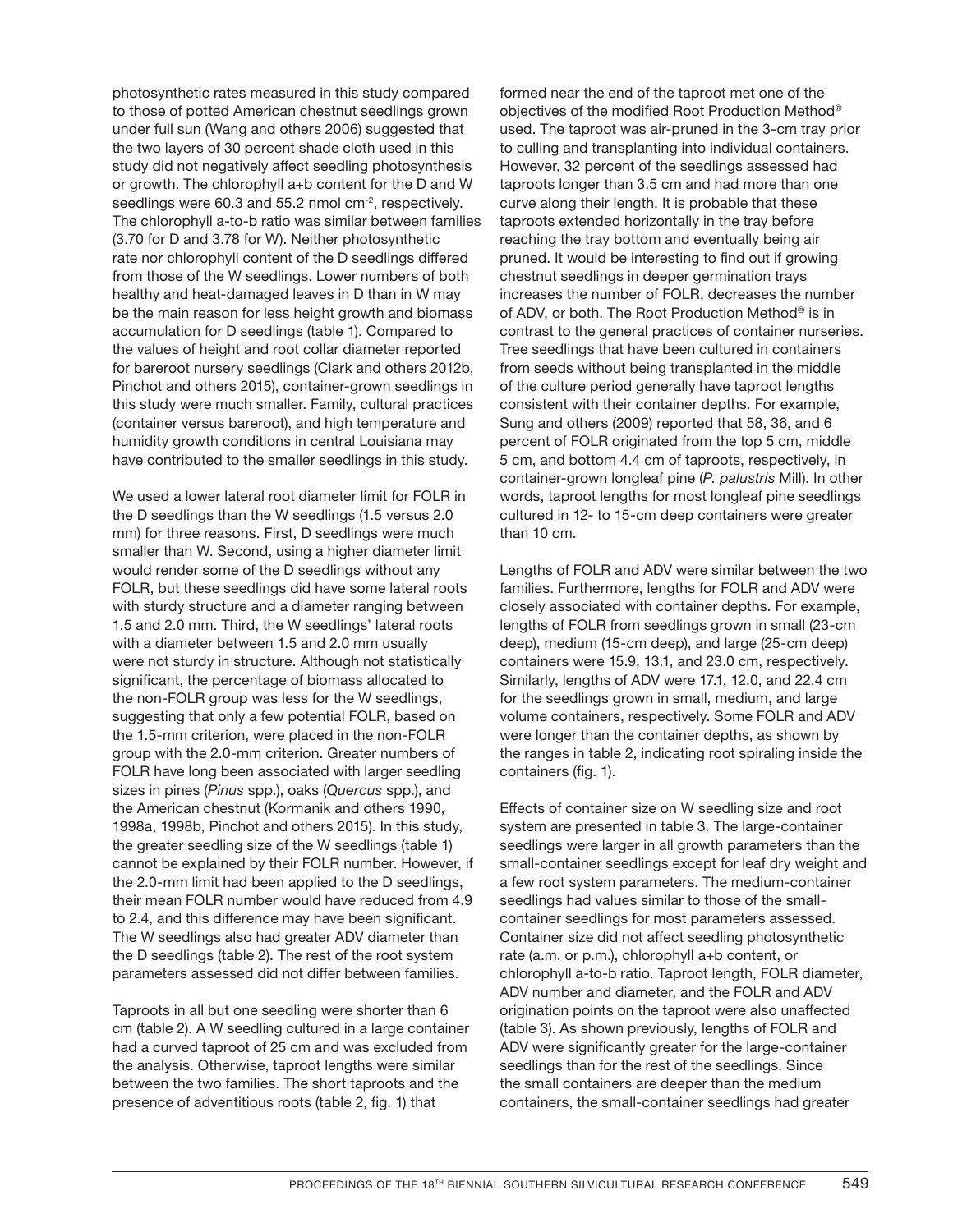| Parameters <sup>a</sup>                | D3862                  | W4938                        |
|----------------------------------------|------------------------|------------------------------|
| Taproot dry weight (g)                 | 1.3 $(28.3\%)^{\circ}$ | 1.9 (25.0%)                  |
| $FOLRc$ dry weight (g)                 | 1.0 (21.7%)            | $2.3(29.0\%)$                |
| Non-FOLR <sup>d</sup> dry weight (g)   | $0.6(13.0\%)$          | 0.6(7.9%)                    |
| $ADVe$ dry weight (g)                  | 1.7 (37.0%)            | 2.9(38.2%)                   |
| FOLR $($ #)                            | $4.9(1-17)$            | $5.9(1-14)$                  |
| $ADV$ $(#)$                            | $3.7(1-10)$            | $4.7(2-8)$                   |
| Taproot length (cm)                    | $2.8(1.3-4.2)$         | $3.2$ (1.3-5.5) <sup>†</sup> |
| FOLR diameter (mm)*                    | $2.0(1.5-4.8)^{9}$     | $3.4(2.0-6.7)$               |
| ADV diameter (mm)*                     | $3.1(1.7-6.4)$         | $4.2(2.0-8.4)$               |
| FOLR length (cm)                       | 18.4 (4.1-28.7)        | 16.7 (1.9-29.3)              |
| ADV length (cm)                        | 17.9 (3.2-26.1)        | 16.5 (3.9-30.2)              |
| FOLR origination point on taproot (cm) | $1.7(0.6-3.3)$         | $1.6(0.1-4.2)$               |
| ADV origination point on taproot (cm)  | $2.4(0.2-3.8)$         | $2.6(0.3-4.5)$               |

**Table 2— Mean root system morphology of Root Production Method® container-grown chestnut seedlings from BC<sub>3</sub>F<sub>3</sub> generation families, D3862 and W4938, harvested in September 2013**

 $a$ Parameters associated with  $*$  have Pr > F values of <0.05.

**bNumbers in parentheses are percent of biomass allocation within the seedling root system** or range for a given parameter.

cLateral roots originated from the taproot and with a diameter at least 1.5 and

2.0 mm for D and W seedlings, respectively.

<sup>d</sup> Lateral roots originated from the taproot but not sturdy or large enough to be counted as FOLR.

e Adventitious roots initiated near the taproot end.

f One large container-grown seedling with a 25-cm long taproot was excluded.

<sup>9</sup> Range in this section covered all individual roots in each family.



Figure  $1-(L)$  Root system of a small nut, culled, large-container W4938 seedling of the BC<sub>3</sub>F<sub>3</sub> backcross generation. It had a 1.3-cm long taproot, 1 first-order lateral root, and 5 adventitious roots with one of them (arrow) spiraling. (R) Root system of a large nut, kept, medium-container W4938 seedling pictured before the bottom root plug media was rinsed off for root assessment. It had a 2.2-cm long taproot, 8 first-order lateral roots, and 6 adventitious roots located near the taproot end.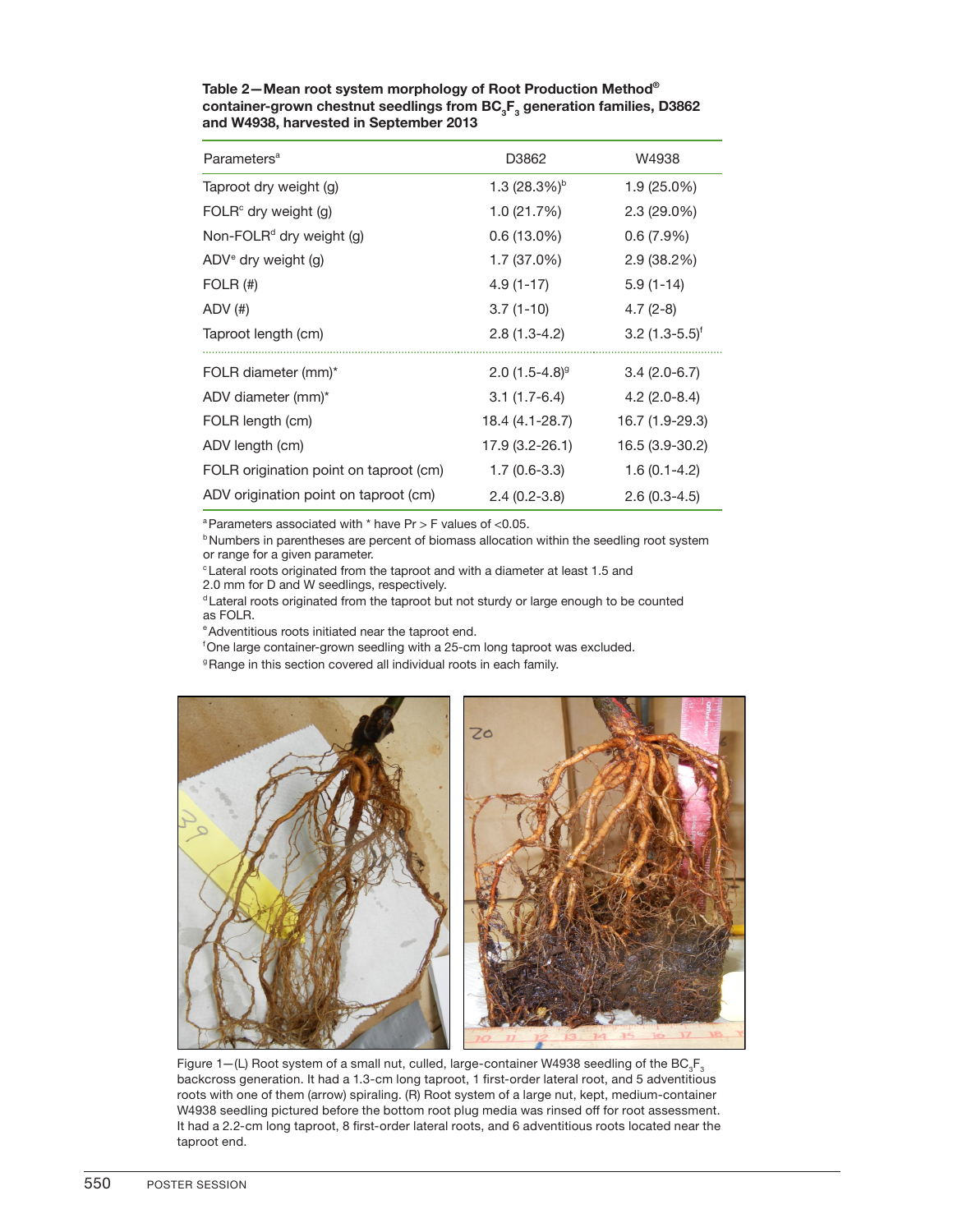|                                         | <b>Container Volume</b> |        |       |
|-----------------------------------------|-------------------------|--------|-------|
| Parameters                              | Large                   | Medium | Small |
| Height (cm)                             |                         |        |       |
| July 11                                 | 59.7A                   | 52.6B  | 47.2B |
| July 26                                 | 68.6A                   | 55.1B  | 48.9B |
| Aug. 8                                  | 73.0A                   | 55.3B  | 49.3B |
| Aug. 26                                 | 73.1A                   | 55.0B  | 48.5B |
| Sept. 11                                | 72.0A                   | 53.7B  | 48.3B |
| Root collar diameter (mm) Sept. 11      | 9.5A                    | 8.1B   | 7.6B  |
| Healthy leaves $>5$ cm long (#) Aug. 26 | 15.3A                   | 9.5AB  | 7.3B  |
| Damaged leaves $>5$ cm long (#) Aug. 26 | 12.3A                   | 6.7AB  | 9.1B  |
| Seedling dry weight (g)                 | 38.6A                   | 20.4B  | 21.5B |
| Leaf dry weight (g)                     | 11.3A                   | 6.1A   | 7.0A  |
| Stem and branch dry weight (g)          | 15.8A                   | 7.5B   | 7.5B  |
| Root system (g)                         | 11.4A                   | 6.8B   | 6.9B  |
|                                         |                         |        |       |
| TAP dry weight (g)                      | 2.8A                    | 2.0AB  | 1.4B  |
| FOLR dry weight (g)                     | 3.6A                    | 2.3AB  | 1.8B  |
| Non-FOLR dry weight (g)                 | 0.7A                    | 0.7A   | 0.4A  |
| ADV dry weight (g)                      | 4.4A                    | 1.7B   | 3.3AB |
| FOLR $($ #)                             | 6.6AB                   | 8.8A   | 4.1B  |
| $ADV$ $(#)$                             | 5.8A                    | 4.0A   | 4.9A  |
| FOLR diameter (mm)                      | 3.8A                    | 3.1A   | 3.8A  |
| ADV diameter (mm)                       | 4.8A                    | 3.8A   | 4.4A  |
| TAP length (cm)                         | 3.0A                    | 3.7A   | 2.5A  |
| FOLR length (cm)                        | 22.8A                   | 13.0B  | 16.6B |
| ADV length (cm)                         | 22.8A                   | 12.4C  | 17.1B |
| FOLR origination point on TAP (cm)      | 1.8A                    | 1.6A   | 1.4A  |
| ADV origination point on TAP (cm)       | 2.5A                    | 3.0A   | 2.1A  |

Table 3—Effects of container size on chestnut seedling parameters of the BC<sub>3</sub>F<sub>3</sub> generation **family W4938 harvested in September 2013. Height was measured on all seedlings** 

aOne large container-grown seedling with a 25-cm long taproot was excluded.

 $b$ Numbers followed by the same letter are not different significantly at α = 0.05 by Duncan's multiple range test.

lengths in FOLR and ADV compared to the mediumcontainer seedlings.

Nine D (mean height 36 cm) and 15 W (mean height 59 cm) seedlings were stored in a cold room from December 2013 until outplanted to a site at the Palustris Experimental Forest in central Louisiana in late March 2014. Most seedlings had some fully expanded leaves

by early May. However, by September, only 47 and 33 percent of the W and D seedlings, respectively, had survived. Although the topographic change was not visually evident, all seedlings planted in lower-lying areas died. Apparently, the hot and humid conditions in central Louisiana were not conducive to the normal growth of the American chestnut hybrid seedlings.